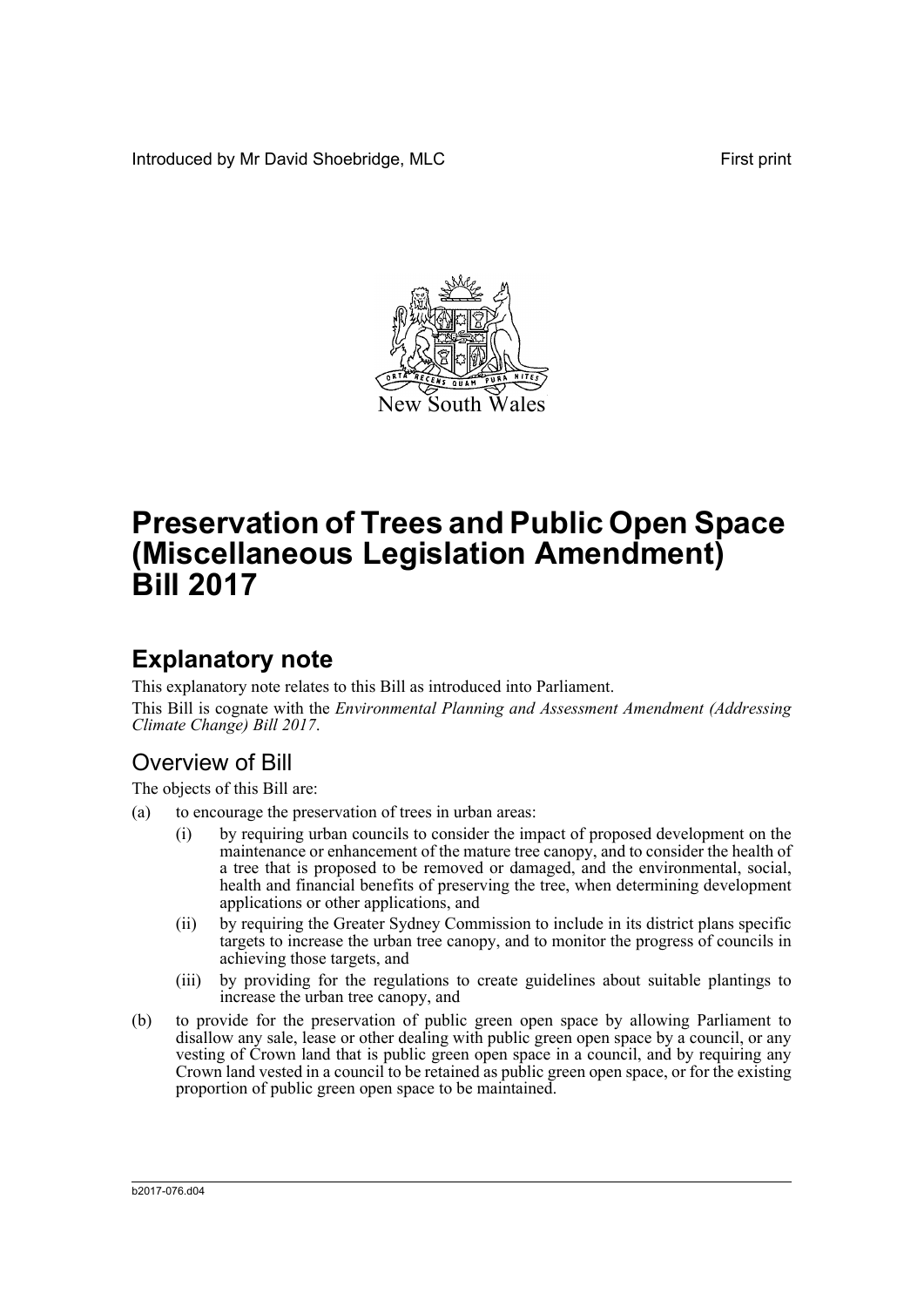Preservation of Trees and Public Open Space (Miscellaneous Legislation Amendment) Bill 2017 [NSW] Explanatory note

### Outline of provisions

**Clause 1** sets out the name (also called the short title) of the proposed Act.

**Clause 2** provides for the commencement of the proposed Act on the date of assent to the proposed Act.

#### **Schedule 1 Amendment of legislation**

**Schedule 1.1** amends the *Crown Land Management Act 2016*:

- (a) to provide that either House of Parliament may disallow a proposal by the Minister to vest transferable Crown land that is public green open space in a council, and
- (b) to ensure that any vesting of transferable Crown land that is public green open space in a council is subject to a reservation that any part of the land transferred that is existing public green open space must be retained as public green open space, or that the land must be managed in such a manner that the existing proportion of public green open space on the land is maintained.

**Schedule 1.2** amends the *Environmental Planning and Assessment Act 1979*:

- (a) to include in the objects of that Act the object of encouraging the maintenance and enhancement of the mature tree canopy in urban areas, and
- (b) to require a council or other consent authority considering a development application relating to land in an urban area to consider whether the development maintains or enhances the mature tree canopy, and
- (c) to require district plans prepared by the Greater Sydney Commission to specify targets to increase the urban tree canopy by at least 10% in 5 years and to provide for the monitoring of those targets, and
- (d) to provide for the making of guidelines for suitable plantings to increase the urban tree canopy, with a focus on the extent of tree cover, encouraging the choice of native flora and asset protection.

**Schedule 1.3** amends the *Local Government Act 1993* to provide that either House of Parliament may disallow a proposal by a council to sell, exchange or otherwise dispose of, or grant a lease or licence of, operational land that is public green open space.

**Schedule 1.4** amends the *Standard Instrument (Local Environmental Plans) Order 2006* to prohibit the ringbarking, cutting down, topping, lopping, removal, injuring or wilful destruction of any tree in an urban area without development consent or a council permit and to provide that such a development consent or permit cannot be granted unless the council or consent authority has considered both the health of the tree and the environmental, social, health and financial benefits of preserving the tree.

**Schedule 1.5** amends the *State Environmental Planning Policy (Exempt and Complying Development Codes) 2008* to ensure that a complying development certificate for a one or two-storey dwelling house is only taken to satisfy a requirement under the Policy for a separate permit or development consent authorising the removal of a tree if the tree is less than 3 metres in height (at present the threshold is 8 metres).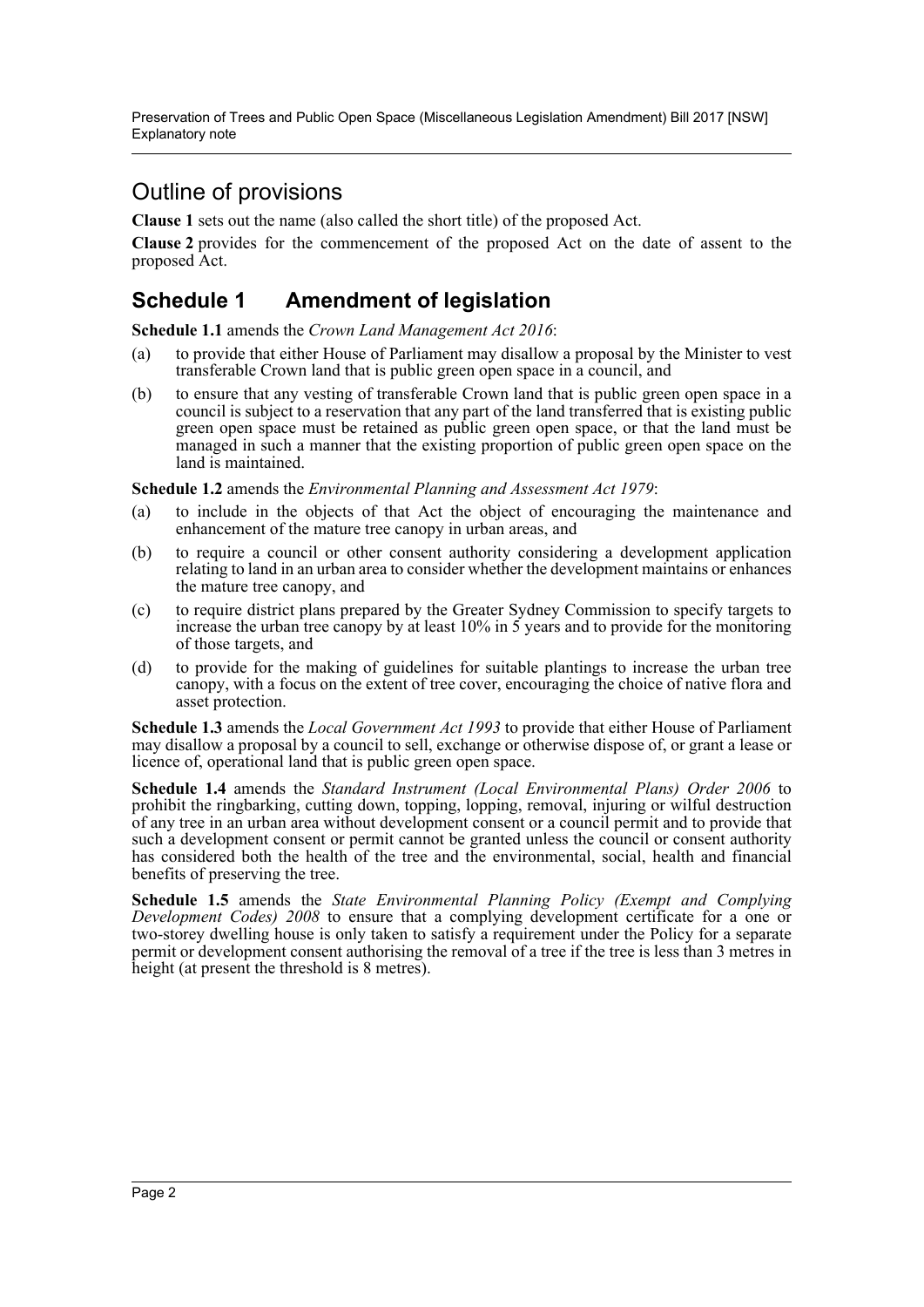Introduced by Mr David Shoebridge, MLC First print



New South Wales

# **Preservation of Trees and Public Open Space (Miscellaneous Legislation Amendment) Bill 2017**

## **Contents**

|                   |               |                                 | Page          |
|-------------------|---------------|---------------------------------|---------------|
|                   | 1             | Name of Act                     | $\mathcal{P}$ |
|                   | $\mathcal{P}$ | Commencement                    | $\mathcal{P}$ |
| <b>Schedule 1</b> |               | <b>Amendment of legislation</b> | 3             |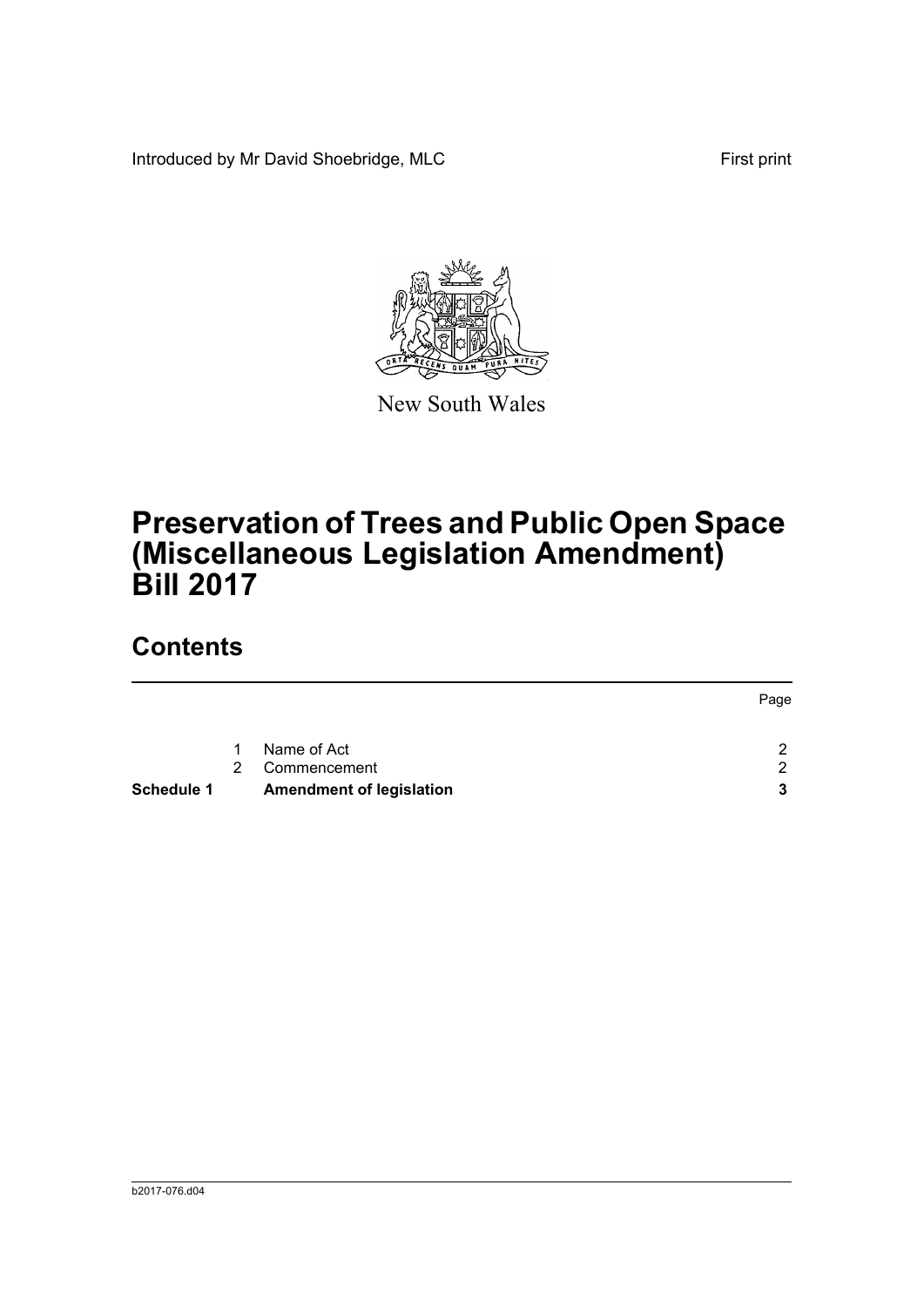

New South Wales

# **Preservation of Trees and Public Open Space (Miscellaneous Legislation Amendment) Bill 2017**

No , 2017

#### **A Bill for**

An Act to amend certain legislation to make provision for the preservation of trees in urban areas and of public green open space; and for other purposes.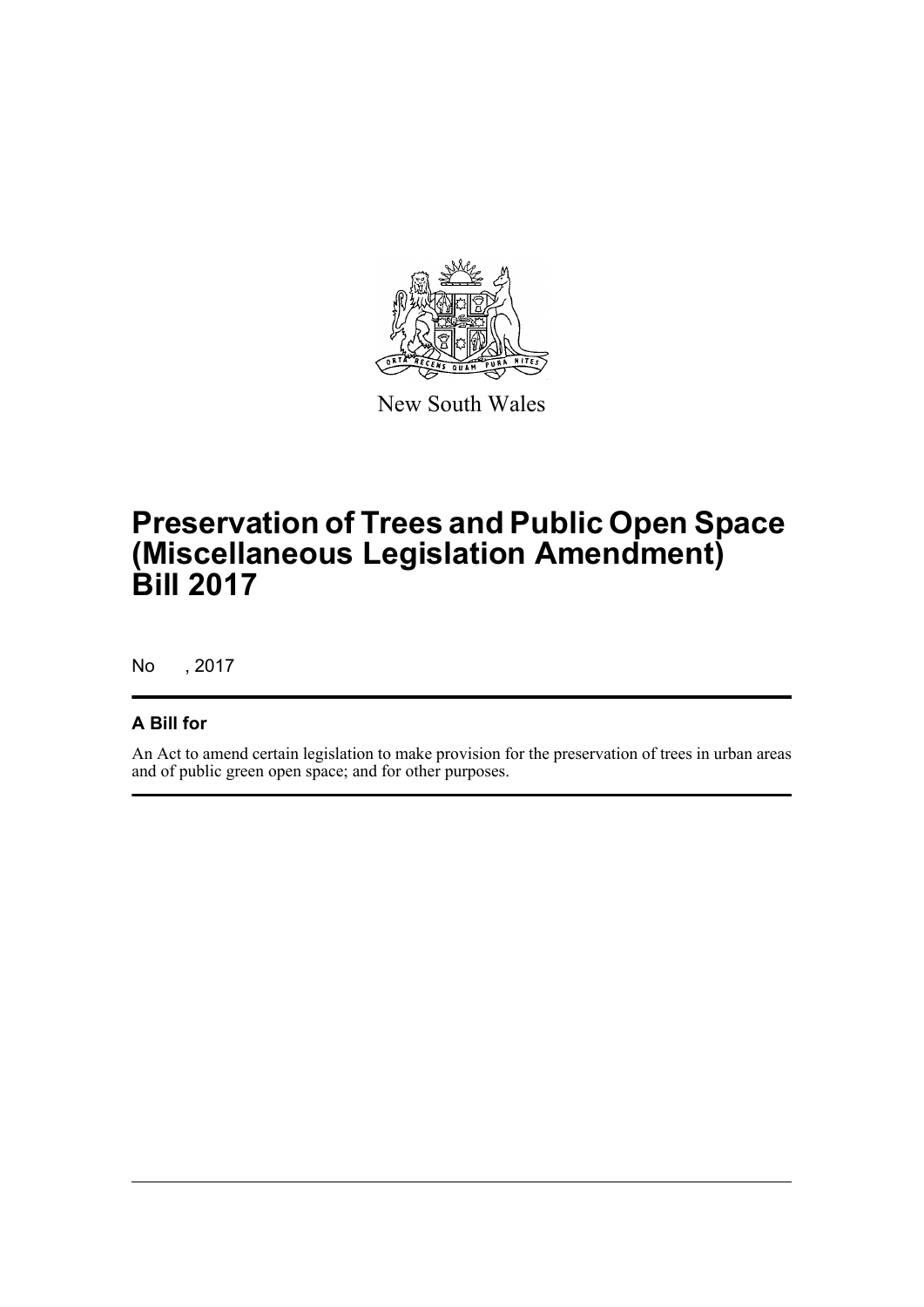Preservation of Trees and Public Open Space (Miscellaneous Legislation Amendment) Bill 2017 [NSW]

<span id="page-4-1"></span><span id="page-4-0"></span>

| The Legislature of New South Wales enacts:                                                                            |                     |
|-----------------------------------------------------------------------------------------------------------------------|---------------------|
| Name of Act                                                                                                           | $\overline{2}$      |
| This Act is the <i>Preservation of Trees and Public Open Space (Miscellaneous</i><br>Legislation Amendment) Act 2017. | 3<br>$\overline{4}$ |
| Commencement                                                                                                          | 5                   |
| This Act commences on the date of assent to this Act.                                                                 | 6                   |
|                                                                                                                       |                     |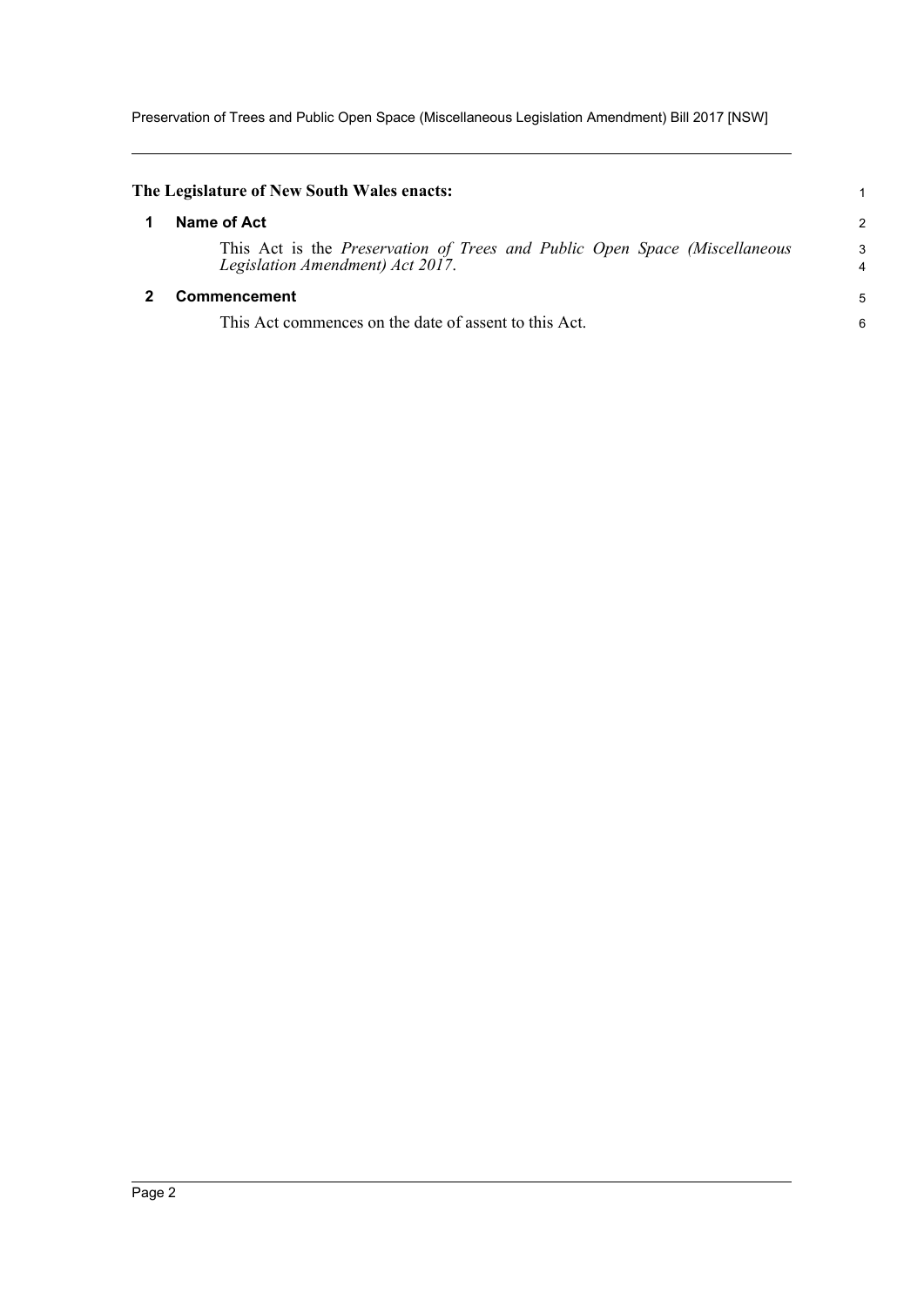<span id="page-5-0"></span>

|       | <b>Schedule 1</b>                                   |                                                                  | <b>Amendment of legislation</b>                                                                                                                                                                                                                                                                                                                                                                                                                                          | 1                                      |  |  |
|-------|-----------------------------------------------------|------------------------------------------------------------------|--------------------------------------------------------------------------------------------------------------------------------------------------------------------------------------------------------------------------------------------------------------------------------------------------------------------------------------------------------------------------------------------------------------------------------------------------------------------------|----------------------------------------|--|--|
| 1.1   |                                                     |                                                                  | Crown Land Management Act 2016 No 58                                                                                                                                                                                                                                                                                                                                                                                                                                     | $\overline{a}$                         |  |  |
| [1]   | <b>Section 4.5 Interpretation</b>                   |                                                                  |                                                                                                                                                                                                                                                                                                                                                                                                                                                                          |                                        |  |  |
|       | Insert in alphabetical order in section $4.5$ (1):  |                                                                  |                                                                                                                                                                                                                                                                                                                                                                                                                                                                          |                                        |  |  |
|       |                                                     |                                                                  | <i>public green open space</i> means transferable Crown land that is set aside<br>primarily for recreation, sports, nature conservation, passive outdoor<br>enjoyment or public gatherings and includes public parks, gardens, reserves,<br>publicly owned forecourts and squares but does not include land on which any<br>building (other than a temporary structure) is situated.                                                                                     | 5<br>6<br>$\overline{7}$<br>8<br>9     |  |  |
| $[2]$ |                                                     | Section 4.6 Vesting of transferable Crown land in local councils |                                                                                                                                                                                                                                                                                                                                                                                                                                                                          |                                        |  |  |
|       |                                                     | Insert after section 4.6 $(2)$ :                                 |                                                                                                                                                                                                                                                                                                                                                                                                                                                                          |                                        |  |  |
|       | (3)                                                 | unless:                                                          | The Minister must not publish a notice under this section relating to the vesting<br>of transferable Crown land that is public green open space in a local council                                                                                                                                                                                                                                                                                                       | 12<br>13<br>14                         |  |  |
|       |                                                     | (a)                                                              | notice of the proposed vesting has been tabled in each House of<br>Parliament, and                                                                                                                                                                                                                                                                                                                                                                                       | 15<br>16                               |  |  |
|       |                                                     | (b)                                                              | neither House of Parliament has, within 28 sitting days of the House<br>after notice of the proposed vesting was tabled in the House, passed a<br>resolution (of which notice has been given), disallowing the vesting.                                                                                                                                                                                                                                                  | 17<br>18<br>19                         |  |  |
| $[3]$ | Section 4.7 Content of council vesting notices      |                                                                  |                                                                                                                                                                                                                                                                                                                                                                                                                                                                          |                                        |  |  |
|       | Insert after section 4.7 $(2)$ (a):                 |                                                                  |                                                                                                                                                                                                                                                                                                                                                                                                                                                                          |                                        |  |  |
|       |                                                     | $\left( a1\right)$                                               | must include a reservation that any part of the land transferred that is<br>public green open space at the time that the notice was published must<br>be retained as public green open space, or that the land must be managed<br>in such a manner that the same proportion of the land vested in the local<br>council that was public green open space at the time that the notice was<br>published is maintained as public green open space after the transfer,<br>and | 22<br>23<br>24<br>25<br>26<br>27<br>28 |  |  |
| 1.2   |                                                     |                                                                  | <b>Environmental Planning and Assessment Act 1979 No 203</b>                                                                                                                                                                                                                                                                                                                                                                                                             | 29                                     |  |  |
| [1]   | <b>Section 5 Objects</b>                            |                                                                  |                                                                                                                                                                                                                                                                                                                                                                                                                                                                          |                                        |  |  |
|       | Insert after section $5(a)$ (viii):                 |                                                                  |                                                                                                                                                                                                                                                                                                                                                                                                                                                                          |                                        |  |  |
|       |                                                     |                                                                  | the maintenance and enhancement of the mature tree canopy in<br>(ix)<br>urban areas, and                                                                                                                                                                                                                                                                                                                                                                                 | 32<br>33                               |  |  |
| $[2]$ | Section 75AD District plans-preparation and content |                                                                  |                                                                                                                                                                                                                                                                                                                                                                                                                                                                          |                                        |  |  |
|       | Insert after section $75AD(3)$ (e):                 |                                                                  |                                                                                                                                                                                                                                                                                                                                                                                                                                                                          |                                        |  |  |
|       |                                                     | $\left( e1\right)$                                               | in relation to any district in the Greater Sydney Region—specific targets<br>to increase the urban tree canopy by at least 10% for the 5 years after<br>the plan is made, including rolling annual targets,                                                                                                                                                                                                                                                              | 36<br>37<br>38                         |  |  |
| $[3]$ | Section 75AD (6)                                    |                                                                  |                                                                                                                                                                                                                                                                                                                                                                                                                                                                          | 39                                     |  |  |
|       | Insert after section 75AD (5):                      |                                                                  |                                                                                                                                                                                                                                                                                                                                                                                                                                                                          |                                        |  |  |
|       | (6)                                                 |                                                                  | The Greater Sydney Commission must prepare and publish monitoring<br>protocols with respect to the achievement of any targets specified in a district                                                                                                                                                                                                                                                                                                                    | 41<br>42                               |  |  |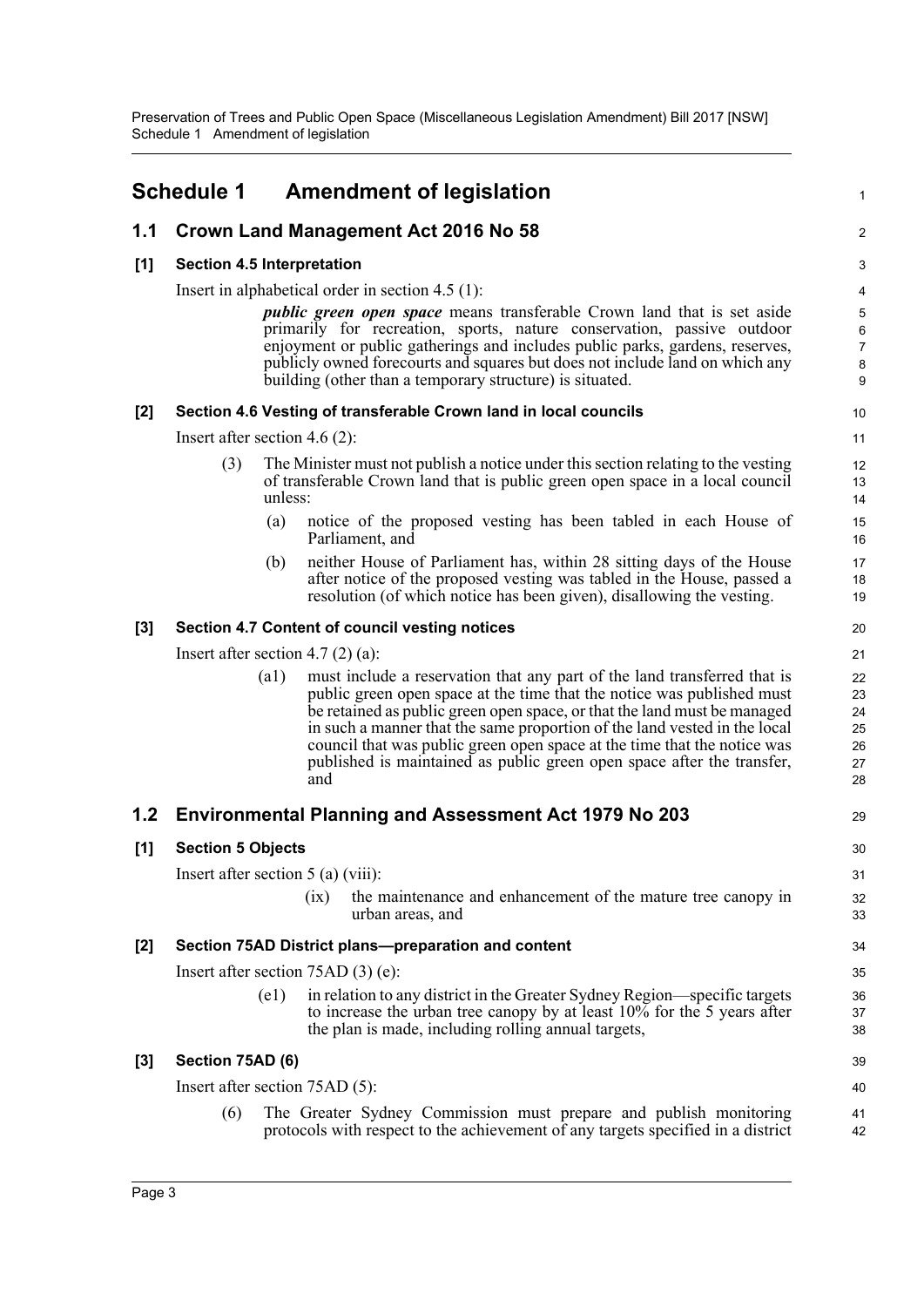Preservation of Trees and Public Open Space (Miscellaneous Legislation Amendment) Bill 2017 [NSW] Schedule 1 Amendment of legislation

|       |                          |                     |      | plan under subsection $(3)$ (e1), which may be based on a mapping tool or other<br>method set out in any instrument.                                                                                                                                                                                                                                                                                                                                                                                                                                                                                                                                                         | $\mathbf{1}$<br>$\overline{2}$                          |
|-------|--------------------------|---------------------|------|------------------------------------------------------------------------------------------------------------------------------------------------------------------------------------------------------------------------------------------------------------------------------------------------------------------------------------------------------------------------------------------------------------------------------------------------------------------------------------------------------------------------------------------------------------------------------------------------------------------------------------------------------------------------------|---------------------------------------------------------|
| [4]   |                          |                     |      | <b>Section 79C Evaluation</b>                                                                                                                                                                                                                                                                                                                                                                                                                                                                                                                                                                                                                                                | 3                                                       |
|       |                          |                     |      | Insert after section 79C $(1)$ (b):                                                                                                                                                                                                                                                                                                                                                                                                                                                                                                                                                                                                                                          | 4                                                       |
|       |                          |                     | (b1) | in the case of development in an urban area—whether the development<br>maintains or enhances the mature tree canopy,                                                                                                                                                                                                                                                                                                                                                                                                                                                                                                                                                         | $\,$ 5 $\,$<br>6                                        |
| $[5]$ |                          | Section 79C (6) (c) |      |                                                                                                                                                                                                                                                                                                                                                                                                                                                                                                                                                                                                                                                                              | $\overline{7}$                                          |
|       |                          |                     |      | Insert after section 79C $(6)$ (b):                                                                                                                                                                                                                                                                                                                                                                                                                                                                                                                                                                                                                                          | 8                                                       |
|       |                          |                     | (c)  | <b>urban area</b> means land in any of the following local government areas:<br>Bayside; City of Blacktown; Burwood; Camden; City of<br>Campbelltown; Canada Bay; Canterbury-Bankstown; Central Coast;<br>Cumberland; City of Fairfield; Georges River; City of Hawkesbury,<br>except that part that is north of the Colo River; Hornsby; Hunter's Hill;<br>Inner West; Ku-ring-gai; City of Lake Macquarie; Lane Cove; City of<br>Liverpool; Mosman; North Sydney; Northern Beaches; City of<br>Parramatta; City of Penrith; City of Randwick; City of Ryde;<br>Strathfield; Sutherland Shire; City of Sydney; The Hills Shire;<br>Waverley; City of Willoughby; Woollahra. | 9<br>10<br>11<br>12<br>13<br>14<br>15<br>16<br>17<br>18 |
| [6]   |                          |                     |      | <b>Section 157 Regulations</b>                                                                                                                                                                                                                                                                                                                                                                                                                                                                                                                                                                                                                                               | 19                                                      |
|       |                          |                     |      | Insert after section $157(1)(d2)$ :                                                                                                                                                                                                                                                                                                                                                                                                                                                                                                                                                                                                                                          | 20                                                      |
|       |                          |                     | (d3) | the preparation and implementation of guidelines for suitable plantings<br>to increase the urban tree canopy, including, but not limited to, the<br>extent of tree cover, encouraging the choice of native flora for planting<br>and asset protection, or                                                                                                                                                                                                                                                                                                                                                                                                                    | 21<br>22<br>23<br>24                                    |
| 1.3   |                          |                     |      | <b>Local Government Act 1993 No 30</b>                                                                                                                                                                                                                                                                                                                                                                                                                                                                                                                                                                                                                                       | 25                                                      |
|       |                          |                     |      | Chapter 6, Part 2, Division 2A                                                                                                                                                                                                                                                                                                                                                                                                                                                                                                                                                                                                                                               | 26                                                      |
|       | Insert after Division 2: |                     |      |                                                                                                                                                                                                                                                                                                                                                                                                                                                                                                                                                                                                                                                                              |                                                         |
|       | <b>Division 2A</b>       |                     |      | Restrictions on dealing with operational land                                                                                                                                                                                                                                                                                                                                                                                                                                                                                                                                                                                                                                | 28                                                      |
|       | 47FA                     |                     |      | Restrictions on dealing with operational land                                                                                                                                                                                                                                                                                                                                                                                                                                                                                                                                                                                                                                | 29                                                      |
|       |                          | (1)                 | (a)  | A council must not sell, exchange or otherwise dispose of, or grant a lease or<br>licence of, the whole or any part of operational land that is public green open<br>space unless:<br>notice of the proposed dealing has been tabled in each House of                                                                                                                                                                                                                                                                                                                                                                                                                        | 30<br>31<br>32<br>33                                    |
|       |                          |                     |      | Parliament, and                                                                                                                                                                                                                                                                                                                                                                                                                                                                                                                                                                                                                                                              | 34                                                      |
|       |                          |                     | (b)  | neither House of Parliament has passed a resolution (of which notice<br>has been given) disallowing the dealing within 28 sitting days of that<br>House (whether or not those sitting days occur during the same session).                                                                                                                                                                                                                                                                                                                                                                                                                                                   | 35<br>36<br>37                                          |
|       |                          | (2)                 |      | In this section:                                                                                                                                                                                                                                                                                                                                                                                                                                                                                                                                                                                                                                                             | 38                                                      |
|       |                          |                     |      | <i>public green open space</i> means publicly owned land, or land available for<br>public use, that is set aside primarily for recreation, sports, nature<br>conservation, passive outdoor enjoyment or public gatherings, and includes<br>public parks, gardens, reserves, publicly owned forecourts and squares but<br>does not include land on which any building (other than a temporary structure)<br>is situated.                                                                                                                                                                                                                                                      | 39<br>40<br>41<br>42<br>43<br>44                        |